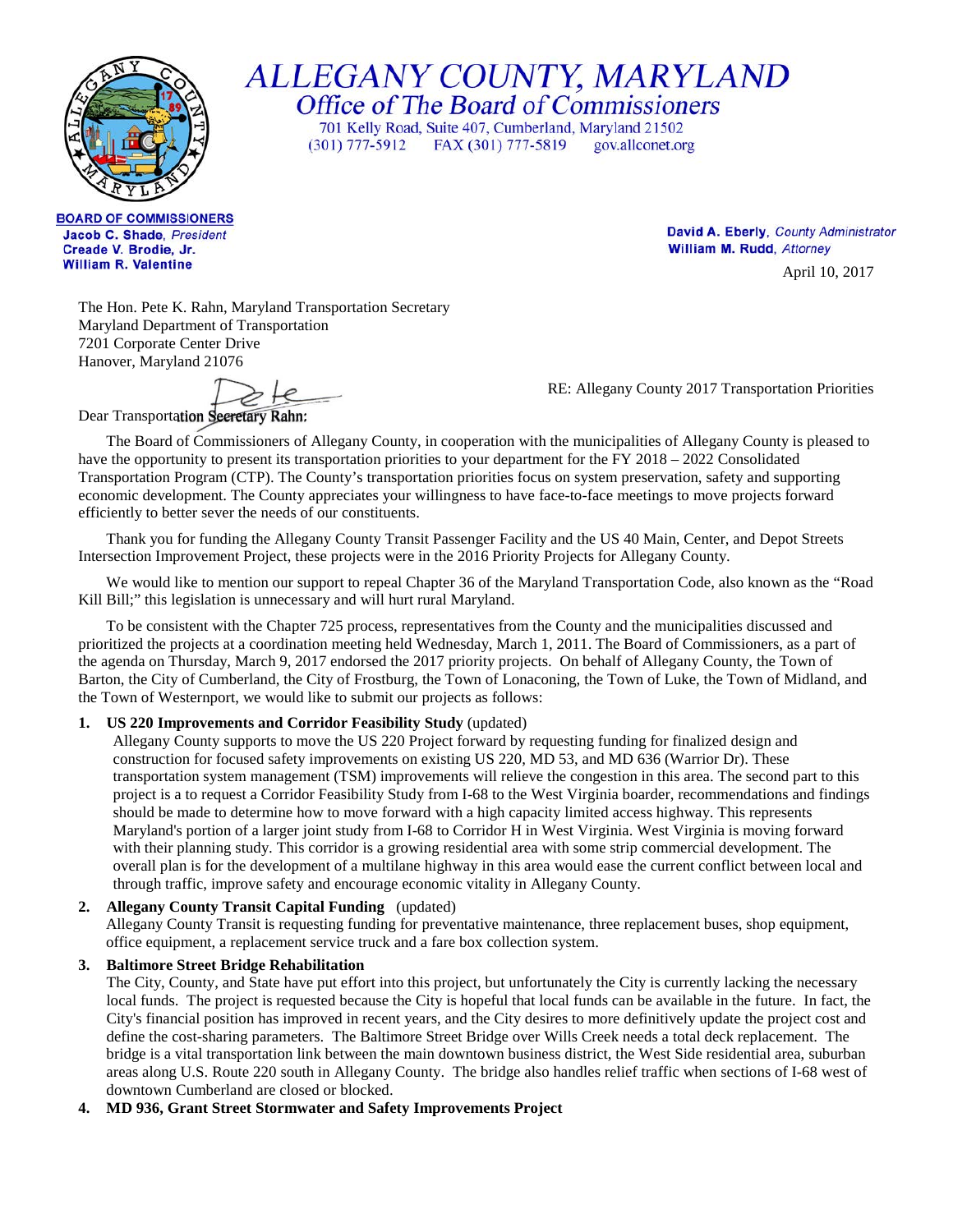The Hon. Pete K. Rahn April 10, 2017 Page 2

> The proposed project would include improvements to 1,300 linear feet of storm sewer to convey separated stormwater from Main Street (US 40) and Grant Street (MD 936) to a proper outfall. Currently, stormwater is collected in 13 inlets on Grant Street and Main Street near Grant Street and enters into a sanitary sewer. The design and construction of a new stormwater system by Maryland State Highway Administration is necessary in order for the City to be successful in eliminating combined sewer overflows, (CSOs). These 13 Maryland State Highway Administration inlets significantly contribute to Frostburg's CSOs. The City is under an MDE Consent Decree and Court Order to eliminate its CSOs. The project should also improve the safety characteristics for motorists by removing excess sheet flow due to surface runoff during periods of heavy rain or major snow melts, as there is a steep grade from Main Street to the bottom of the hill near Blair Street. Additional safety and pedestrian enhancements such as ADA compliant sidewalks and crosswalks would be part of the project. Maryland SHA and the City are currently reviewing an MOU in which MD SHA will partner with the City of Frostburg in the completion of this project and provide the funding to address the aspects of the project for which MD SHA is responsible.

## **5. US 220 Bowling Green Drainage Improvements** (updated)

State Highway Administration(SHA) and Allegany County collaborated with Whitney Bailey Cox & Magnani, LLC (WBCM) in preparing the Bowling Green Flooding Hydrology/Hydraulics Study from Milnor Avenue to Moss Avenue along the US220 corridor. The study consisted of a hydrology study over 1,184 acres, review of the existing stormwater systems' hydraulic conditions, and proposed short-, mid-, and long-term solutions in response to the June 12, 2014 flood event. The study was first reviewed in April 2015 and has been developed into a preliminary drainage improvement plan that will be completed through five (5) phases of construction. Allegany County will lead the project and requests that SHA obligate funding for the cost of finalizing engineering/design, permitting, administering the advertisement/bid/award, and construction management services. SHA will fund the construction cost of all work within the US220 right-of-way and a 50/50 Cost Share Program with Allegany County for all work from US220 to the CSX Railroad. The study and preliminary drainage improvement plan will be presented publicly in Spring 2017.

### **6. Great Allegheny Passage Stabilization, Drainage & Surface Improvements (**new)

Allegany County requests construction funding for stabilization, drainage and surface improvements on the Great Allegheny Passage. Spot improvements are needed in various locations throughout the County to eliminate the on-going maintenance that is required to combat drainage and trail surface issues. These improvements will address historical problems and improve safety for all trail users.

### **7. Braddock Road (MD 736), Center Street, Bowery Street and Park Avenue Intersection Improvements**

The Braddock Road (MD 736), Center Street, Bowery Street and Park Avenue intersection serves a major pedestrian thoroughfare for University students and as a gateway to the Frostburg Central Business District for those entering the City via Interstate 68, Exit 33 (Braddock/Midlothian Road). The purpose of this project is to reduce vehicular conflicts, improve pedestrian safety, and enhance the appearance of the City at this intersection. The project will include changes to traffic patterns, narrowing of a one-way street, new pedestrian crossings, construction of new sidewalks, and additional lighting of the intersection.

## **8. MD135 Safety & Structural Improvements in Luke, Maryland**

MD 135 spanning from the intersection with WV 46 (to Bloomington) to intersection of MD 36 in Westernport, is in need of improvements. These improvements include road geometry, stabilization of cliffs along the roadway, drainage, lighting, safety signage, and surface rehabilitation. In April 2015 this area was affected by a significant rock fall which left the road way operating with one-way traffic for a quarter mile section for a period of time. This has been cleaned up but not fully addressed. In fact, another section of road experienced another rock fall on February 23, 2017**.** The narrow roadway, wet weather and vibration from industrial truck traffic make this issue a concern for the Town of Luke and the industries that travel this road. Widening and adjusting the roadway geometry near Grant Street and the filter plant has been a major safety concern. The parts of the roadway which parallel the rock cliff are in need of improved lighting, and stormwater management. These improvements would reduce hazards and collisions to the approximate 6,000 vehicles which travel this portion of State Highway daily. The Town of Luke, Maryland, and Allegany County find these improvements necessary to keep all vehicular and pedestrian traffic safe.

### **9. Greene Street Rehabilitation & Streetscape Improvements**

Greene Street is one of the city's oldest streets and is in need of extensive and long-deferred structural (base and subbase improvements), roadway surface rehabilitation, and pedestrian, bicycle, ADA, and streetscape upgrades. Greene Street, formally US Route 220 and prior to that it was part of the National Road, is in need of significant rehabilitation to handle the traffic on this West Side arterial street. Lack of local funds as well as any funds for road improvements have prevented the City from being able to do anything on this street since the days of Urban Systems Federal Aid sharing through the Maryland SHA. The portion of Greene Street between Baltimore Street and Lee Street has been redesignated as part of the National Road Scenic Byway, as part of its campaign to replace scenic byway signage along the route. The City is looking to implement the Greene Street Complete Street Plan to improve the corridor for all modes of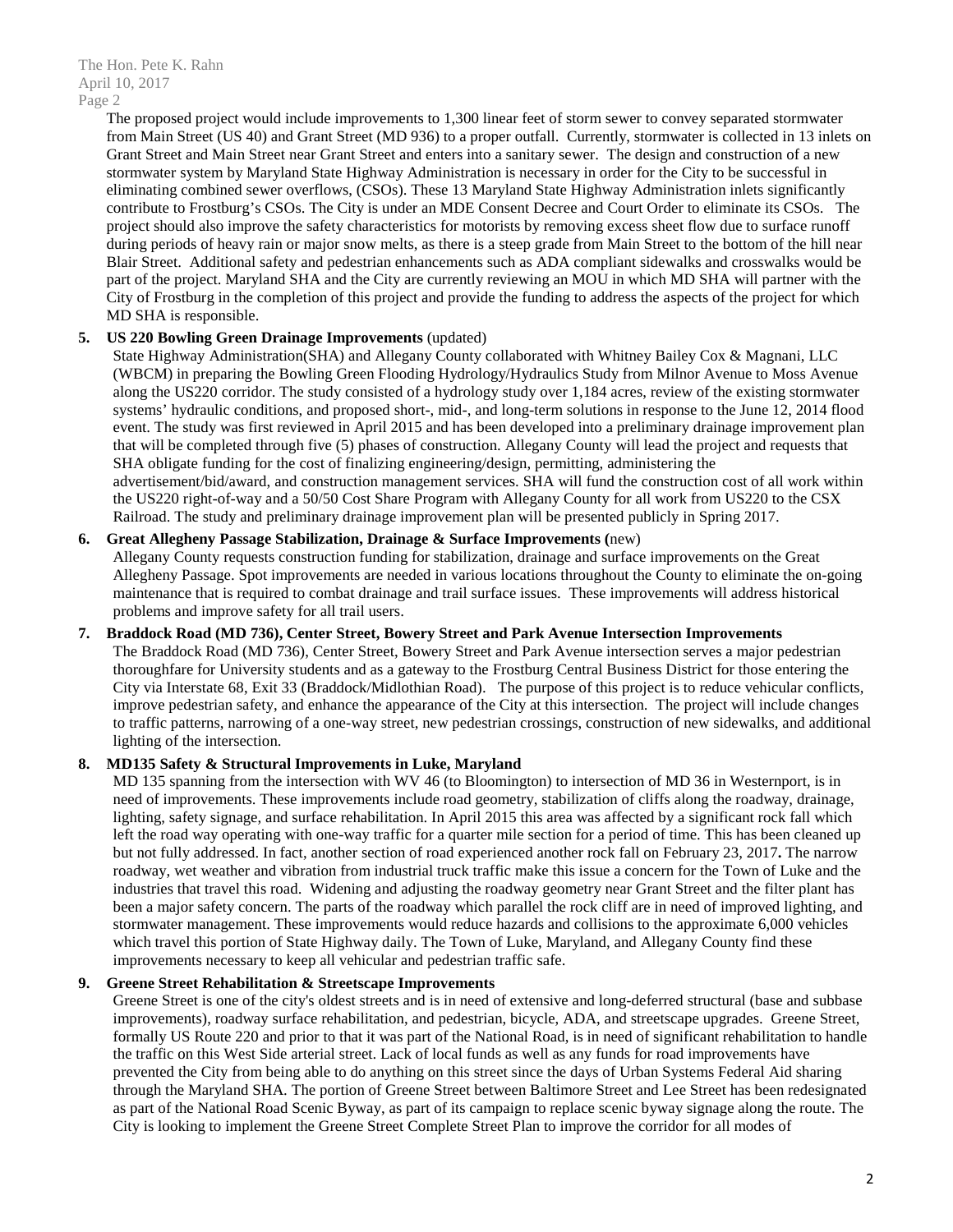The Hon. Pete K. Rahn April 10, 2017 Page 3

> transportation. The Greene Street Complete Street Plan (financed by the Cumberland Area MPO) was completed in 2015. The plan provides a vision for a safer, more attractive and economically viable street spanning from Baltimore Street to the end of City maintenance at I-68 Exit 42.

### **10. MD 135 Safety Barrier at Westernport Elementary**

The Town of Westernport would like to request construction funding to build a safety barrier wall 350 feet long between MD 135 and the Westernport Elementary School playground. Westernport Elementary is located along MD 135 with a wrought iron fence as the barrier between the playground and ball field and MD 135. In April 2015, there was a tractor trailer accident on MD 135 and the driver lost control and ran into a gas station less than 1000 feet from the school.

### **11. New Town Center (Traffic on Baltimore Street Mall) (new)**

As recommended in a recent Economic and Transportation Study of downtown Cumberland the City plans to reopen the Baltimore Street pedestrian mall to "complete street", which will allow vehicular traffic to travel through the area, yet maintain space for pedestrians, bikes and outdoor dining. The Appalachian Regional Commission (ARC) is providing funds for engineering design and SHA has agreed to administer the funds, which the City appreciates. That work is expected to get underway soon and then we hope to be able to proceed with construction as soon as possible. So far the State has been very helpful concerning funding of the construction and City is looking forward to continuing that good relationship through the funding and construction phases of the project. Without grant funds, this project will not be possible. In addition to the transportation needs satisfied by this project, the City is also anticipating Economic Development and increased tax base to be accomplishments of the project.

## **12. Braddock Road Pedestrian & Bicycle Improvements (new)**

The project lies along MD 736 in Allegany County. The purpose of the project is to provide continuous pedestrian access from the Center Street intersection to Braddock Street and bicycle lanes to Active Network, residences, Appalachian Lab, Edgewood Commons, and Frostburg State University (FSU). The corridor is currently used by pedestrians and bicyclists, but does not have adequate facilities for their safe travel. A feasibility study was conducted by SHA in 2016 evaluating the project for funding.

### **13. MD 36 Sidewalk Safety Improvements in Lonaconing**

The sidewalks along route 36 through Lonaconing are a safety hazard for pedestrians. Several locations along route 36 the curb height is less than 2" in height and increasing the chances of vehicles ability to veer onto the sidewalks and strike a pedestrian. Route 36 has approximately 9,000 vehicles passing through this section daily. Lonaconing is requesting the sidewalk/curbing height be increased to normal safety standards to reduce the likelihood of vehicles mounting the sidewalk and injuring pedestrians. Sections of this project will also need to improve for ADA compliance.

### **14. LaVale to Great Allegheny Passage Connection**

Allegany County requests the State to determine a bike and pedestrian connection from Lower LaVale to the Great Allegheny Passage (GAP.) The LaVale Streetscape project provides bike lanes and sidewalks from Upper LaVale to Long Drive. A study is needed to find the most desirable path from Long Drive to the Great Allegheny Passage.

## **15. Allegany County Transit Operating Funding**

Allegany County Transit operates fixed route service and ADA Demand Response in Allegany County, Maryland. The Transit's mission is to provide the citizens and visitors of the Allegany County service area with safe, reliable, courteous, efficient and clean transportation. Continued support for operations funds will help us achieve our mission.

### **16. MD 135 Access Improvement in Westernport**

At peak times the traffic in the vicinity of Church Street (MD 135) is backed up in both lanes due to access to the following businesses: McDonald's, The Dollar General and Fair Price Market. The Town of Westernport would like to request MDOT to obligate money to improve the access and traffic flow in this area.

### **17. Maryland Avenue Improvements between Short and Lamont Streets**

This section of Maryland Avenue represents the essential traffic link between the recently completed Rolling Mill (Maryland Avenue) and Virginia Avenue Corridor projects. Planned improvement work includes street widening and resurfacing, retaining wall reconstruction and reinforcement, ADA and sidewalk improvements, and streetscaping.

### **18. MD 135 (Pratt Street) Pavement Improvements**

The Town of Luke requests that the State of Maryland, consider MD 135, also known as Pratt Street, for pavement repair. The Town would like to see this area improved for public safety, and to improve quality of service in the area by providing better road surfaces for general and industry-related freight traffic.

### **19. Traffic Study MD 51 and I-68 Intersection Area (new)**

The area around this intersection has a lot of potential for development, and the current traffic volumes are high, but the area is complicated to maneuver through and that reduces the chances of greater development both at Canal Place and at areas around the intersection, like the Cumberland Steel Building. We agree that there is no easy answer to this situation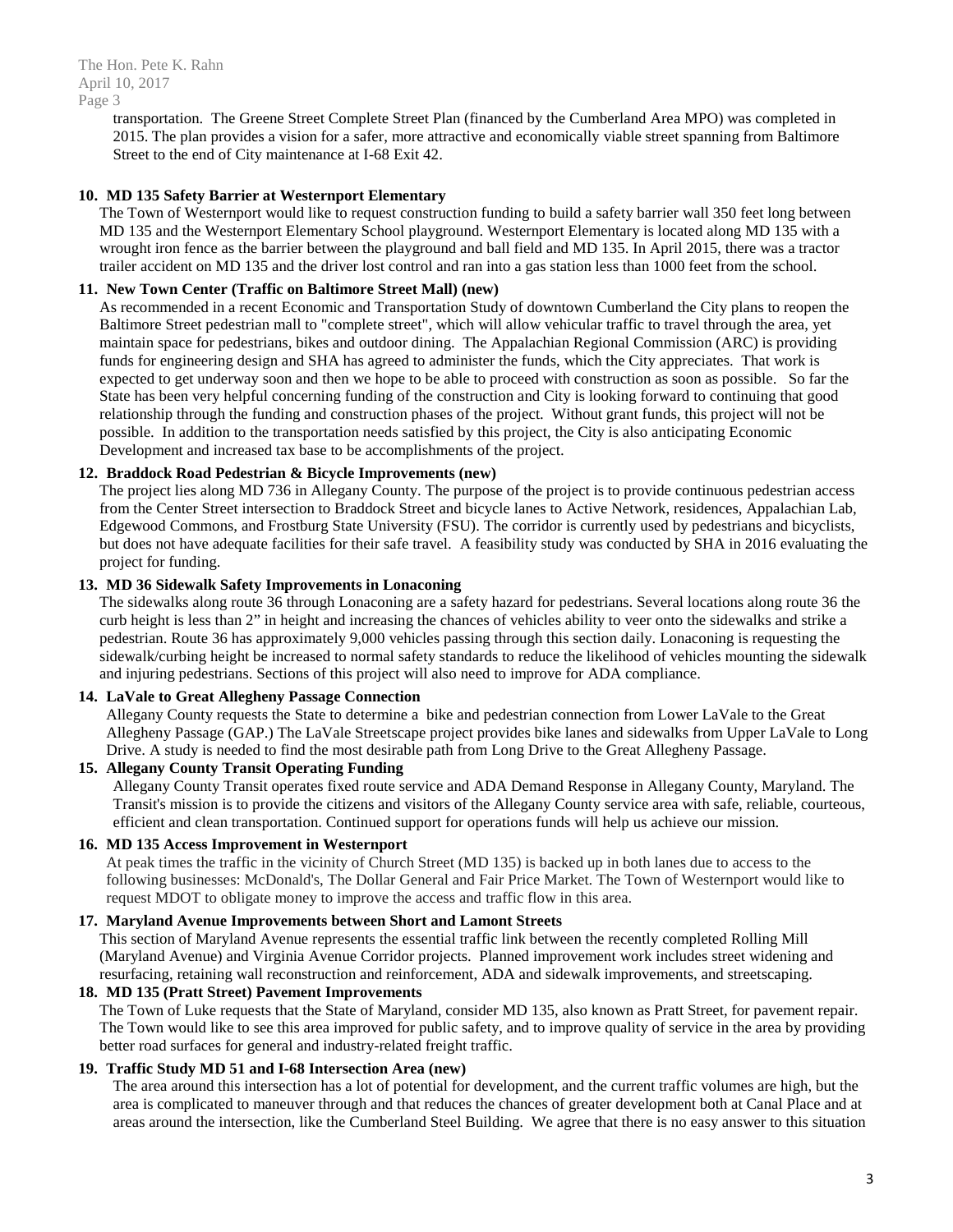which brings three major routes (routes 61, 51 and I68) together and includes a number of City streets. We believe that there are both great potential for development in the area and, but if left alone there will be serious traffic problems. We request that the State take on a major traffic study to deal with both current and future traffic issues and make recommendations for long term improvements. We do understand that there have been traffic studies in the past and that they were intended to only provide minor traffic safety and signing solutions. Those studies are old enough now that new traffic data is required to do a proper analysis, and we request that the study include possible future land use in the area, which is something we don't believe was ever included in past studies.

#### **20. Pedestrian Connections at MD 36 and US ALT 40 - Eckhart to Village Parkway (updated & expanded)**

The sidewalks along Main Street (US 40) in Frostburg end at the City limits near Mountain Ridge High School. About 300 yards from City limits are a supermarket, banks, fast food restaurants and other services that are often frequented by residents of the City and Eckhart. The intersection of 36 & 40 is complicated and there are little pedestrian accommodations at the intersection, yet the intersection is heavily used by pedestrians, especially high school students. East of city limits is Eckhart, a community which relies on Frostburg for its services. Approximately 1 mile of sidewalk along MD ALT 40 would connect this community to the City. South of the intersection of MD 36 & MD ALT 40 are several businesses that have a significant portion of their employees or customers that walk to the businesses. Again, there are no pedestrian or bike connections in this area.

#### **21. Industrial Boulevard (MD 51) Bicycle/Pedestrian Improvements**

Sections of Industrial Boulevard in Cumberland currently have a level of service of F for bicycles, which are legally entitled to use the highway. Sidewalk and crosswalk facilities are provided in part, but may not be complete. In order to more properly comply with current Complete Streets standards and to ensure public safety for pedestrians and bicyclists seeking to utilize the corridor, additional improvements are needed.

#### **22. Mount Savage Road (MD 36) Streetscape**

Allegany County requests streetscape improvements on Mount Savage Road (MD 36) from New School Road to the intersection of Iron Rail Street at the east end of town. Improvements should consider pedestrian accommodations and furnishings, landscaping, and lighting. We feel these improvements will further revitalize the community of Mount Savage. We are aware of the challenges associated with the project, but are hopeful for any improvements that can be made along the state route.

Thank you for your consideration of these transportation priorities in Allegany County. We look forward to a productive partnership with the Maryland Department of Transportation and to actively participate in the development of the CTP to plan and implement these projects.

If you need any clarifications about our recommendations, please contact us.

Sincerely, The Board of Commissioners of Allegany County  $\overline{\phantom{a}}$ President, Jacob C. Shade

 $\sim$ 

Commissioner Creade V. Brodie,

 $\#$ Commissioner William R. Valentine